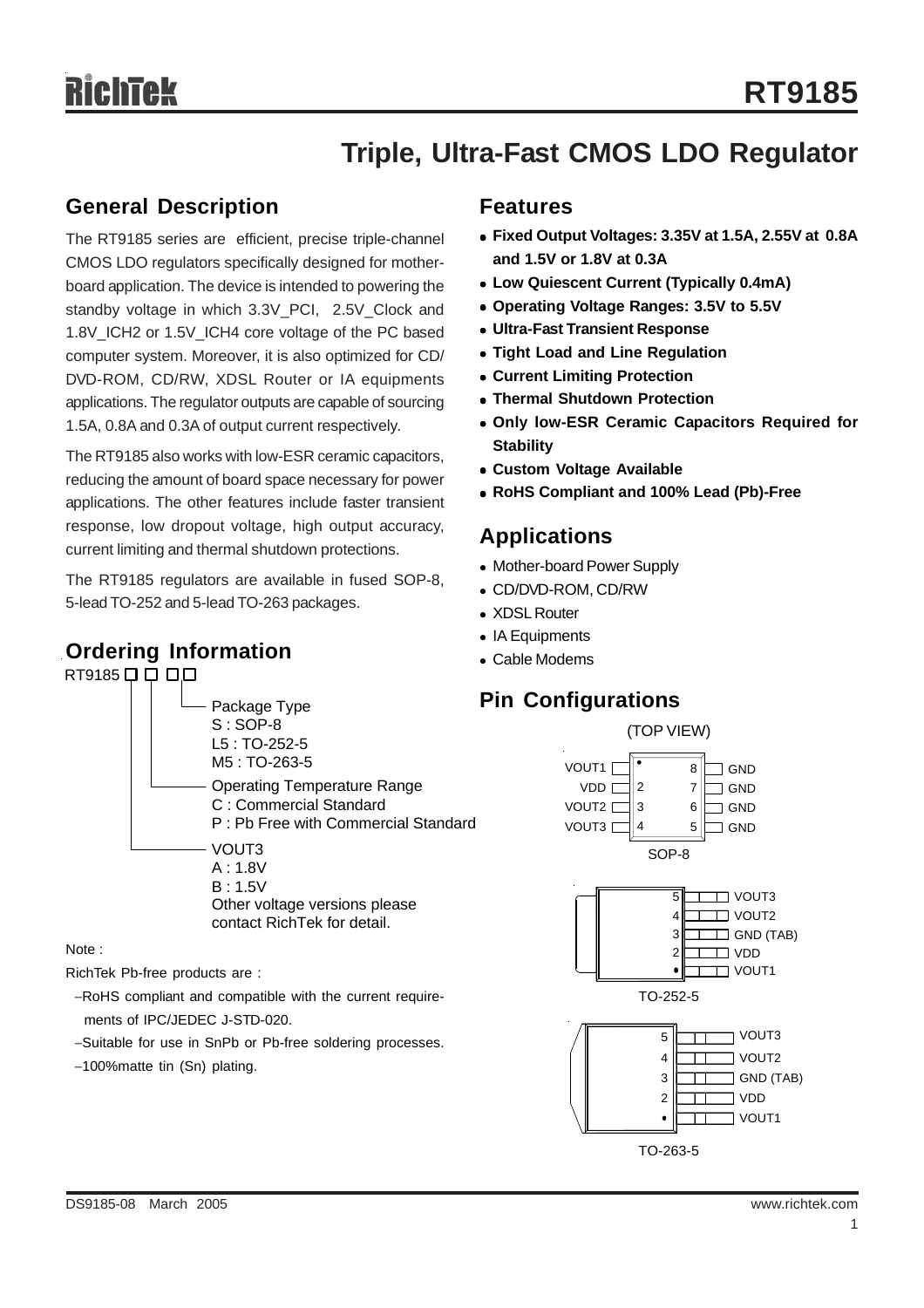## **Typical Application Circuit**



## **Function Block Diagram**



## **Functional Pin Description**

| <b>Pin Name</b> | <b>Pin Function</b>      |  |  |  |
|-----------------|--------------------------|--|--|--|
| VOUT1           | Channel 1 Output Voltage |  |  |  |
| VDD             | Supply Input             |  |  |  |
| <b>GND</b>      | Common Ground            |  |  |  |
| VOUT2           | Channel 2 Output Voltage |  |  |  |
| VOUT3           | Channel 3 Output Voltage |  |  |  |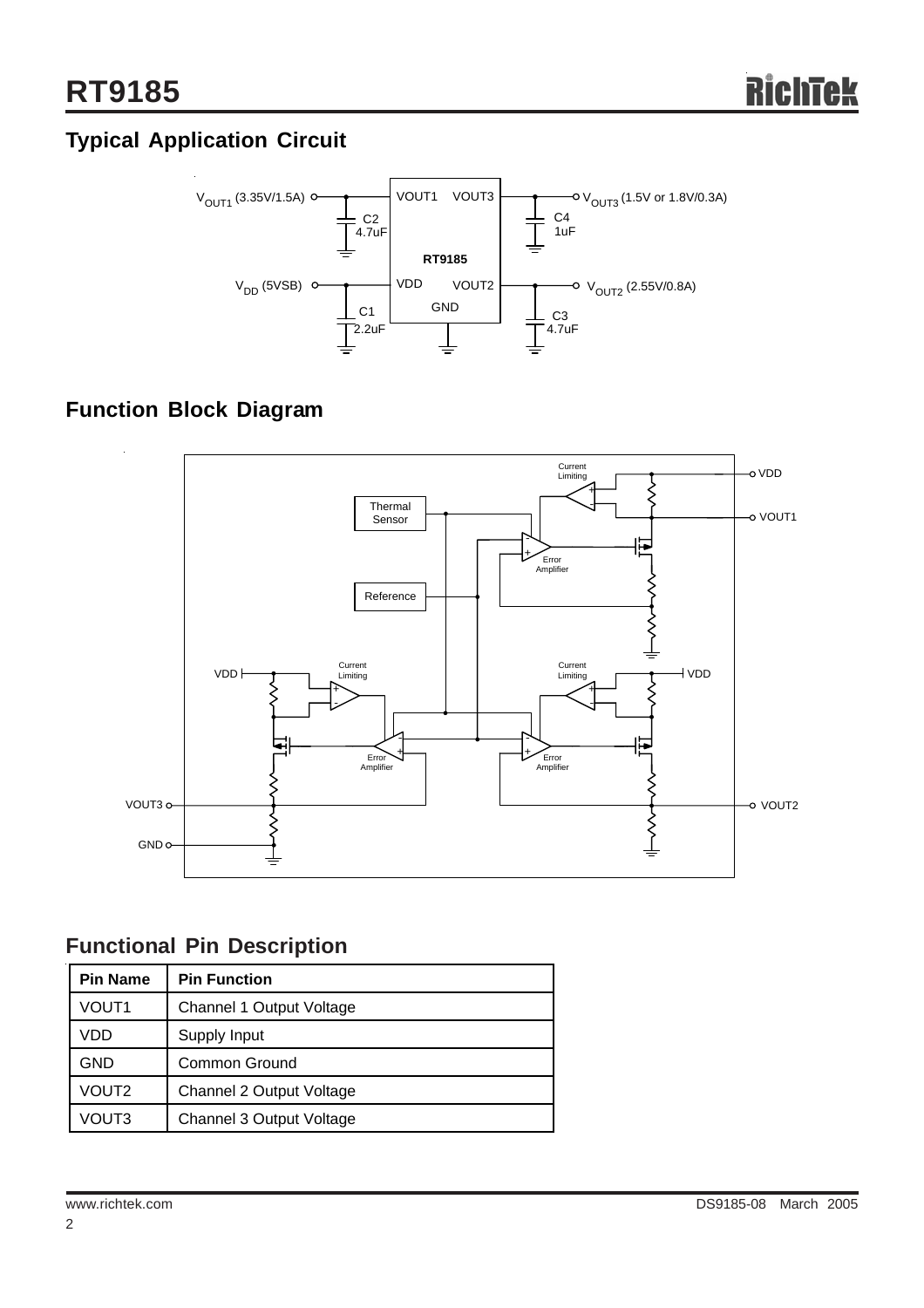# **RichTek**

## **Absolute Maximum Ratings** (Note 1)

| • Power Dissipation, $P_D @ T_A = 25^{\circ}C$ |  |
|------------------------------------------------|--|
|                                                |  |
|                                                |  |
|                                                |  |
| • Package Thermal Resistance (Note 6)          |  |
|                                                |  |
|                                                |  |
|                                                |  |
|                                                |  |
|                                                |  |
|                                                |  |
| • ESD Susceptibility (Note 2)                  |  |
|                                                |  |
|                                                |  |

## **Recommended Operating Conditions** (Note 3)

## **Electrical Characteristics**

 $(V_{DD} = 5V$ , C<sub>IN</sub> = 1 $\mu$ F, T<sub>A</sub> = 25°C, for each LDO unless otherwise specified)

| <b>Parameter</b>                            | Symbol                     | <b>Test Conditions</b>         |                                                    | Min                      | Typ  | <b>Max</b> | <b>Units</b> |  |
|---------------------------------------------|----------------------------|--------------------------------|----------------------------------------------------|--------------------------|------|------------|--------------|--|
|                                             | VOUT <sub>1</sub>          | $IOUT1 = 1mA$                  |                                                    | 3.315                    | 3.35 | 3.415      |              |  |
| <b>Output Voltage Accuracy</b>              | VOUT <sub>2</sub>          | $IOUT2 = 1mA$                  |                                                    | 2.525                    | 2.55 | 2.60       | $\vee$       |  |
|                                             |                            | RT9185A                        | $IOUT3 = 1mA$                                      | 1.782                    | 1.8  | 1.836      |              |  |
|                                             | VOUT3                      | RT9185B                        |                                                    | 1.485                    | 1.5  | 1.530      |              |  |
|                                             | LIM <sub>1</sub>           | $R_{LOAD} = 1\Omega$           |                                                    | 1.5                      | 1.9  | $- -$      |              |  |
| <b>Current Limiting</b>                     | LIM <sub>2</sub>           | $R$ LOAD = $1\Omega$           |                                                    | 0.8                      | 1.3  | $-$        | A            |  |
|                                             | I <sub>LI</sub> M3         | $R_{LOAD} = 1\Omega$           |                                                    | 0.3                      | 0.5  | --         |              |  |
| Quiescent Current (triple LDOs)<br>(Note 5) | <b>I</b> DD                | $I_{\text{OUT}} = 0 \text{mA}$ |                                                    | --                       | 0.4  | 0.8        | mA           |  |
| Dropout Voltage                             | $\Delta V$ DROP1           | $I_{\text{OUT1}} = 1.5A$       |                                                    | --                       | 600  | 1085       | mV           |  |
|                                             | $\Delta V$ DROP2           | $IOUT2 = 0.8A$                 |                                                    |                          | 700  | --         | mV           |  |
| Line Regulation (triple LDOs)               | $\Delta V$ LINE            |                                | $I_{OUT} = 1mA$ , $V_{DD} = 4V$ to 6V              | --                       | 2    | 10         | mV           |  |
|                                             | $\Delta V$ LOAD1           |                                | $V_{\text{OUT1}}$ , 1mA < $I_{\text{OUT1}}$ < 1.5A | $\overline{\phantom{a}}$ | 30   | 55         |              |  |
| Load Regulation<br>(Note 4)                 | $\Delta V$ LOAD2           |                                | $V_{\text{OUT2}}$ , 1mA < $I_{\text{OUT2}}$ < 0.8A | --                       | 30   | 55         | mV           |  |
|                                             | $\Delta V$ LOAD3           |                                | $VOUT3$ , 1mA < $IOUT3$ < 0.3A                     | --                       | 20   | 45         |              |  |
| <b>Temperature Coefficient</b>              | Тc                         |                                |                                                    | --                       | 30   | $- -$      | <b>PPM</b>   |  |
| <b>Thermal Shutdown</b>                     | $\mathsf{T}_{\mathsf{SD}}$ |                                |                                                    | 125                      | 165  | --         | $\circ$ C    |  |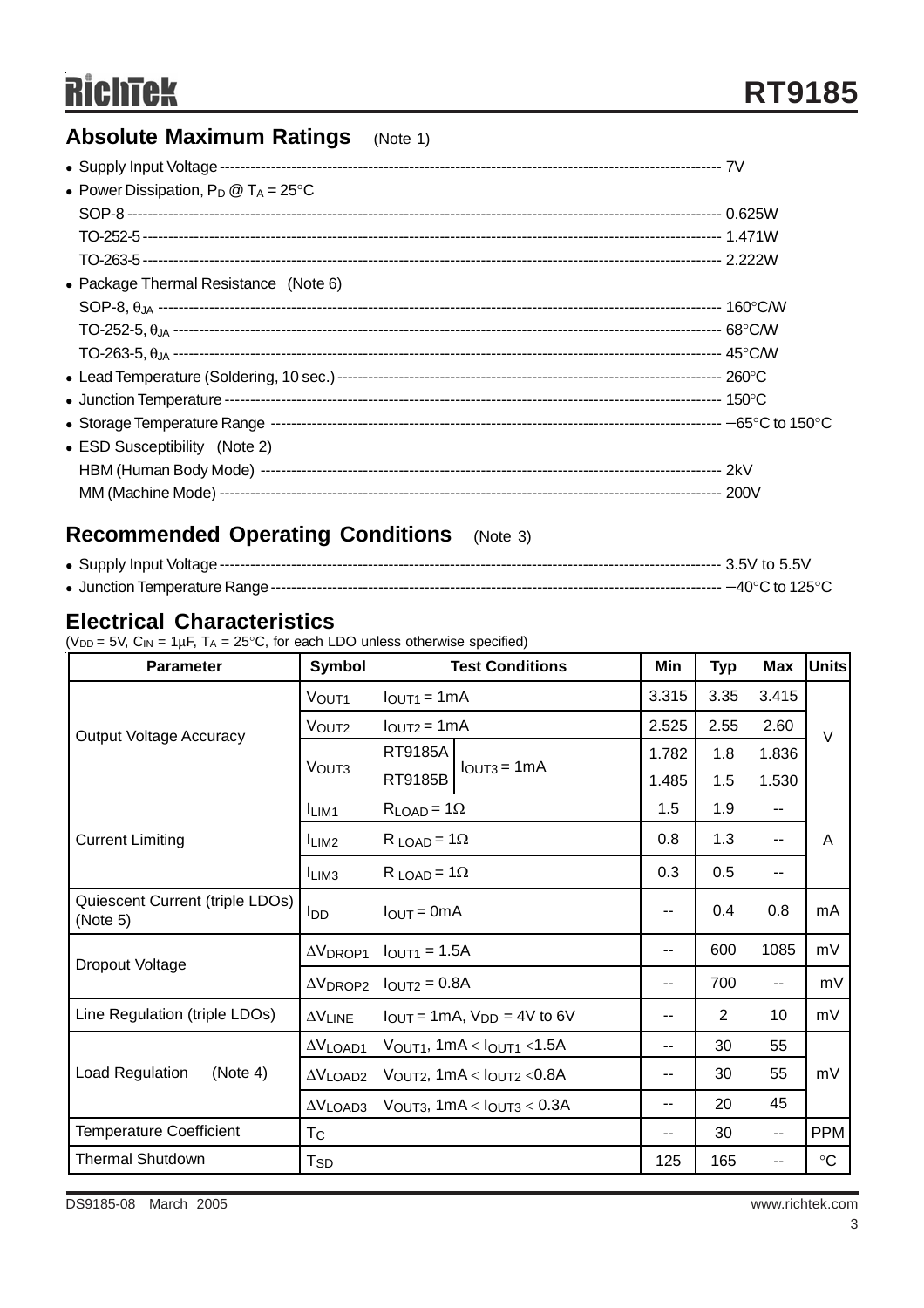# **RT9185**

- **Note 1.** Stresses listed as the above "Absolute Maximum Ratings" may cause permanent damage to the device. These are for stress ratings. Functional operation of the device at these or any other conditions beyond those indicated in the operational sections of the specifications is not implied. Exposure to absolute maximum rating conditions for extended periods may remain possibility to affect device reliability.
- **Note 2.** Devices are ESD sensitive. Handling precaution recommended.
- **Note 3.** The device is not guaranteed to function outside its operating conditions.
- **Note 4.** Regulation is measured at constant junction temperature by using a 20ms current pulse. Devices are tested for load regulation in the load range from 1mA to 1.5A, 0.8A and 0.3A for each LDO respectively.
- **Note 5.** Quiescent, or ground current, is the difference between input and output currents. It is defined by  $I_Q = I_{IN} I_{OUT}$  under no load condition ( $I_{OUT}$  = 0mA). The total current drawn from the supply is the sum of the load current plus the ground pin current.
- **Note 6.** θ<sub>JA</sub> is measured in the natural convection at T<sub>A</sub> = 25°C on a low effective thermal conductivity test board of JEDEC 51-3 thermal measurement standard. The pad size is 100mm<sup>2</sup> on TO-252 packages, 125mm<sup>2</sup> on TO-263 packages.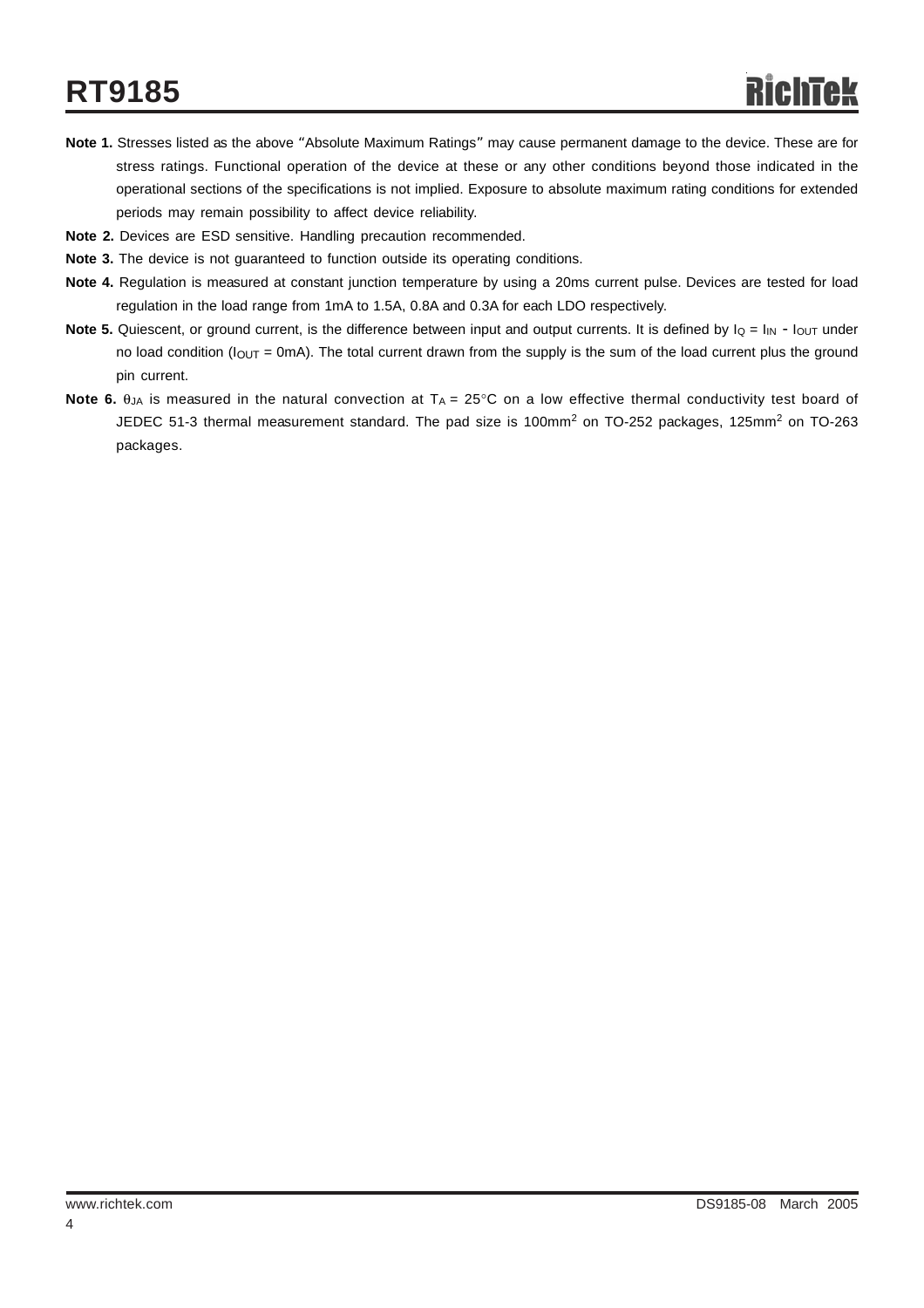

## **Typical Operating Characteristics**



**Dropout Valtage vs. Temperature**









DS9185-08 March 2005 www.richtek.com

1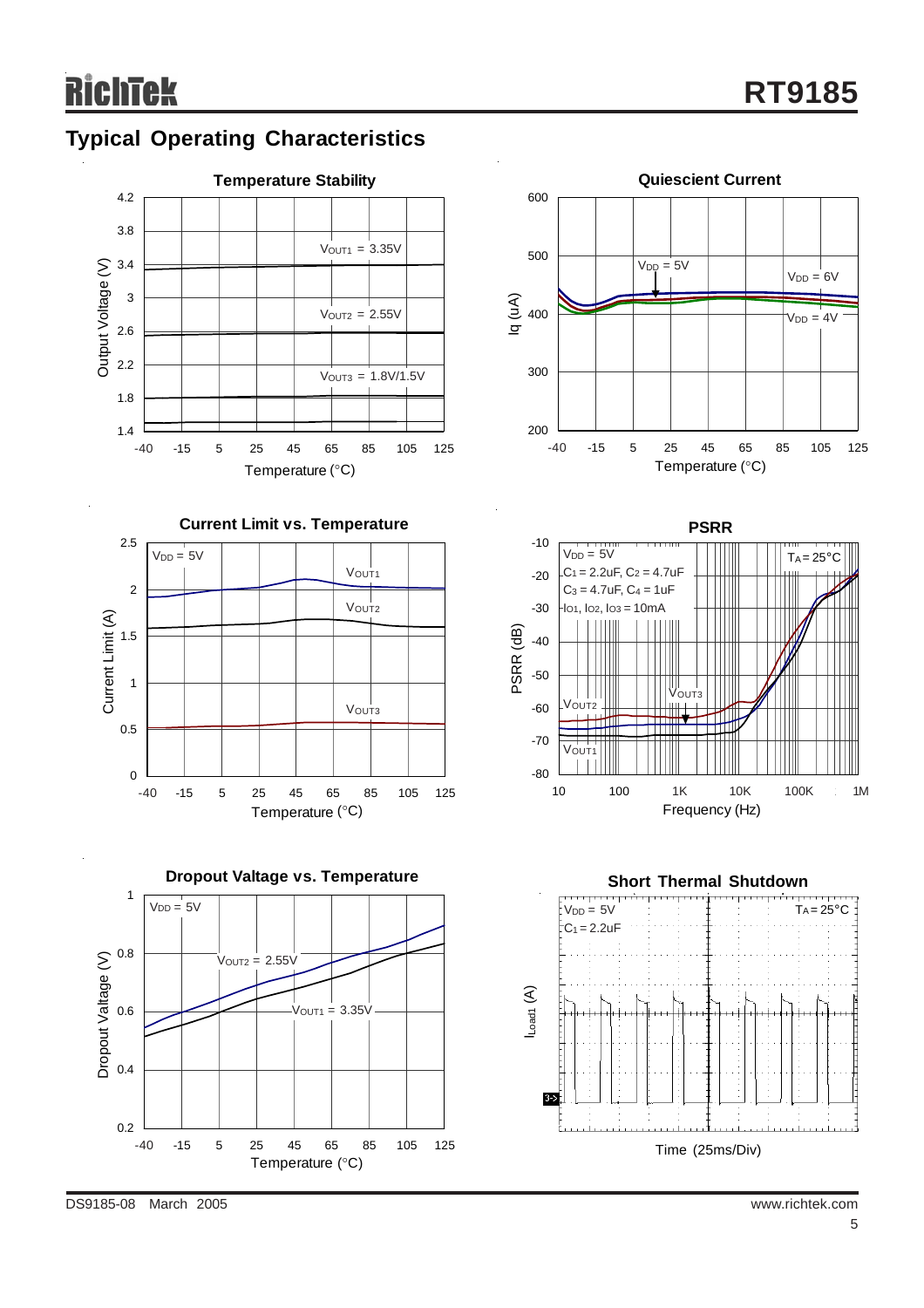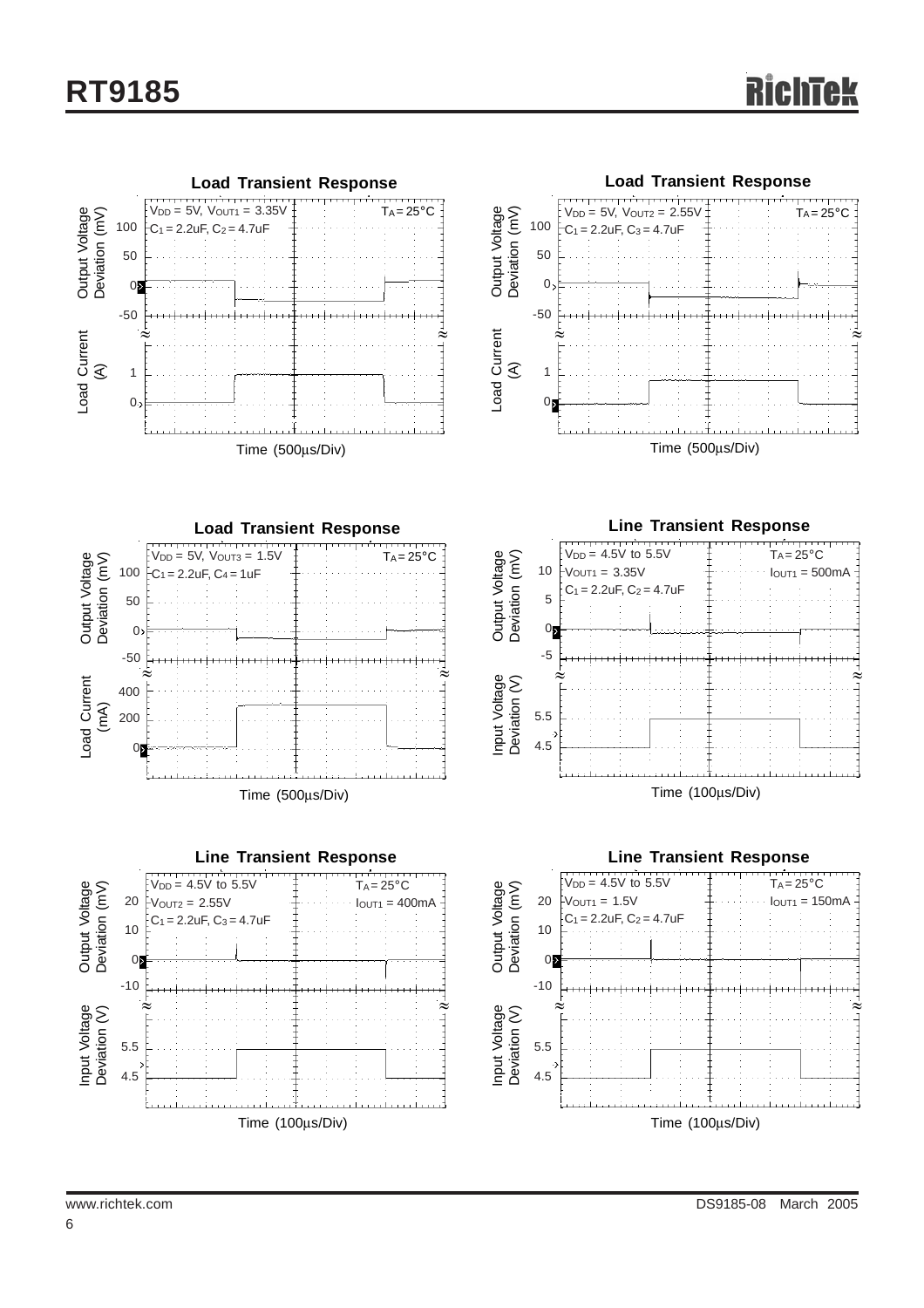



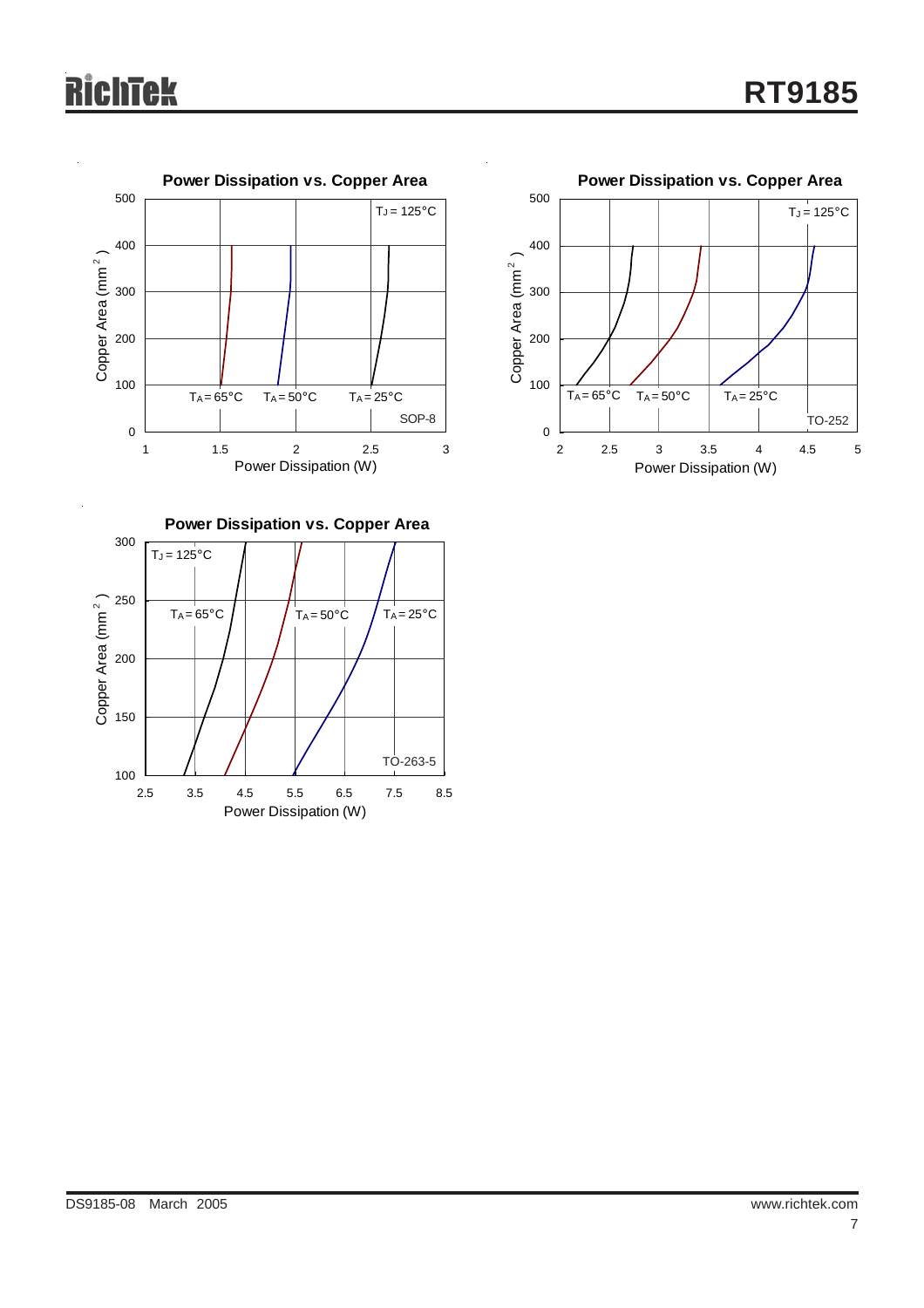## **Application Information**

Like any low-dropout regulator, the RT9185 requires input and output decoupling capacitors. The device is specifically designed for portable applications requiring minimum board space and smallest components. These capacitors must be correctly selected for good performance (see Capacitor Characteristics Section). Please note that linear regulators with a low dropout voltage have high internal loop gains which require care in guarding against oscillation caused by insufficient decoupling capacitance.

#### **Input Capacitor**

An input capacitance of  $\leq$ 2.2 $\mu$ F is required between the device input pin and ground directly (the amount of the capacitance may be increased without limit). The input capacitor *MUST* be located less than 1 cm from the device to assure input stability (see PCB Layout Section). A lower ESR capacitor allows the use of less capacitance, while higher ESR type (like aluminum electrolytic) require more capacitance.

Capacitor types (aluminum, ceramic and tantalum) can be mixed in parallel, but the total equivalent input capacitance/ ESR must be defined as above to stable operation.

There are no requirements for the ESR on the input capacitor, but tolerance and temperature coefficient must be considered when selecting the capacitor to ensure the capacitance will be  $\leq 2.2\mu$ F over the entire operating temperature range.

#### **Output Capacitor**

The RT9185 is designed specifically to work with very small ceramic output capacitors. The recommended minimum capacitance (temperature characteristics X7R, X5R, Z5U, or Y5V) are 2.2μF to 4.7μF range with 10m $\Omega$  to 50m $\Omega$ range ceramic capacitors between each LDO output and GND for transient stability, but it may be increased without limit. Higher capacitance values help to improve transient.

The output capacitor's ESR is critical because it forms a zero to provide phase lead which is required for loop stability.

#### **No Load Stability**

The device will remain stable and in regulation with no external load. This is specially important in CMOS RAM keep-alive applications.

#### **Input-Output (Dropout) Voltage**

A regulator's minimum input-to-output voltage differential (dropout voltage) determines the lowest usable supply voltage. In battery-powered systems, this determines the useful end-of-life battery voltage. Because the device uses a PMOS, its dropout voltage is a function of drain-to-source on-resistance, R<sub>DS(ON)</sub>, multiplied by the load current:

 $V_{\text{DROPOUT}} = V_{\text{DD}} - V_{\text{OUT}} = R_{\text{DS(ON)}}$  x  $I_{\text{OUT}}$ 

#### **Current Limit**

The RT9185 monitors and controls the PMOS' gate voltage, limiting the output current to 1.9A, 1.3A and 0.5A (typ.) respectively. The outputs can be shorted to ground for an indefinite period of time without damaging the part.

#### **Short-Circuit Protection**

The device is short circuit protected and in the event of a peak over-current condition, the short-circuit control loop will rapidly drive the output PMOS pass element off. Once the power pass element shuts down, the control loop will rapidly cycle the output on and off until the average power dissipation causes the thermal shutdown circuit to respond to servo the on/off cycling to a lower frequency. Please refer to the section on thermal information for power dissipation calculations.

#### **Capacitor Characteristics**

It is important to note that capacitance tolerance and variation with temperature must be taken into consideration when selecting a capacitor so that the minimum required amount of capacitance is provided over the full operating temperature range. In general, a good tantalum capacitor will show very little capacitance variation with temperature, but a ceramic may not be as good (depending on dielectric type). Aluminum electrolytics also typically have large temperature variation of capacitance value.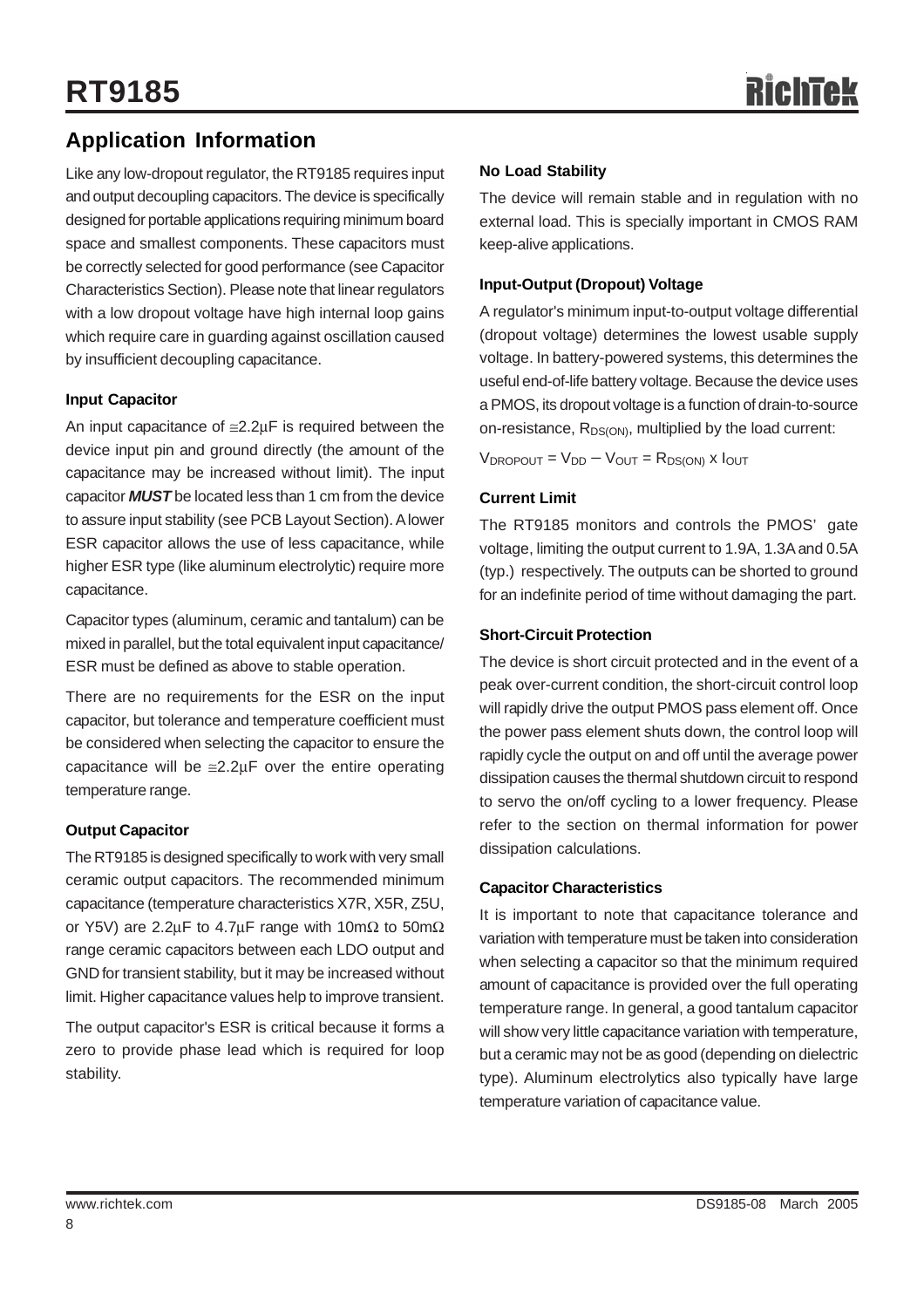# RichTek

Equally important to consider is a capacitor's ESR change with temperature: this is not an issue with ceramics, as their ESR is extremely low. However, it is very important in tantalum and aluminum electrolytic capacitors. Both show increasing ESR at colder temperatures, but the increase in aluminum electrolytic capacitors is so severe they may not be feasible for some applications.

#### **Ceramic:**

For values of capacitance in the 10μF to 100μF range, ceramics are usually larger and more costly than tantalums but give superior AC performance for by-passing high frequency noise because of very low ESR (typically less than 10mΩ). However, some dielectric types do not have good capacitance characteristics as a function of voltage and temperature.

Z5U and Y5V dielectric ceramics have capacitance that drops severely with applied voltage. A typical Z5U or Y5V capacitor can lose 60% of its rated capacitance with half of the rated voltage applied to it. The Z5U and Y5V also exhibit a severe temperature effect, losing more than 50% of nominal capacitance at high and low limits of the temperature range.

X7R and X5R dielectric ceramic capacitors are strongly recommended if ceramics are used, as they typically maintain a capacitance range within ±20% of nominal over full operating ratings of temperature and voltage. Of course, they are typically larger and more costly than Z5U/Y5U types for a given voltage and capacitance.

#### **Tantalum:**

Solid tantalum capacitors are recommended for use on the output because their typical ESR is very close to the ideal value required for loop compensation. They also work well as input capacitors if selected to meet the ESR requirements previously listed.

Tantalums also have good temperature stability: a good quality tantalum will typically show a capacitance value that varies less than 10~15% across the full temperature range of 125°C to -40°C. ESR will vary only about 2X going from the high to low temperature limits.

The increasing ESR at lower temperatures can cause oscillations when marginal quality capacitors are used (if the ESR of the capacitor is near the upper limit of the stability range at room temperature).

#### **Aluminum:**

This capacitor type offers the most capacitance for the money. The disadvantages are that they are larger in physical size, not widely available in surface mount, and have poor AC performance (especially at higher frequencies) due to higher ESR and ESL.

Compared by size, the ESR of an aluminum electrolytic is higher than either Tantalum or ceramic, and it also varies greatly with temperature. A typical aluminum electrolytic can exhibit an ESR increase of as much as 50X when going from 25°C down to -40°C.

It should also be noted that many aluminum electrolytics only specify impedance at a frequency of 120Hz, which indicates they have poor high frequency performance. Only aluminum electrolytics that have an impedance specified at a higher frequency (between 20kHz and 100kHz) should be used for the device. Derating must be applied to the manufacturer's ESR specification, since it is typically only valid at room temperature.

Any applications using aluminum electrolytics should be thoroughly tested at the lowest ambient operating temperature where ESR is maximum.

#### **Thermal Considerations**

The RT9185 is a triple channel CMOS regulator designed to provide two output voltage from one package. Each output pin the RT9185 can deliver a current of up to 1.5A, 0.8A and 0.3A respectively over the full operating junction temperature range. However, the maximum output current must be derated at higher ambient temperature to ensure the junction temperature does not exceed 125°C. With all possible conditions, the junction temperature must be within the range specified under operating conditions. Each regulator contributes power dissipation to the overall power dissipation of the package. Power dissipation can be calculated based on the output current and the voltage drop across each regulator.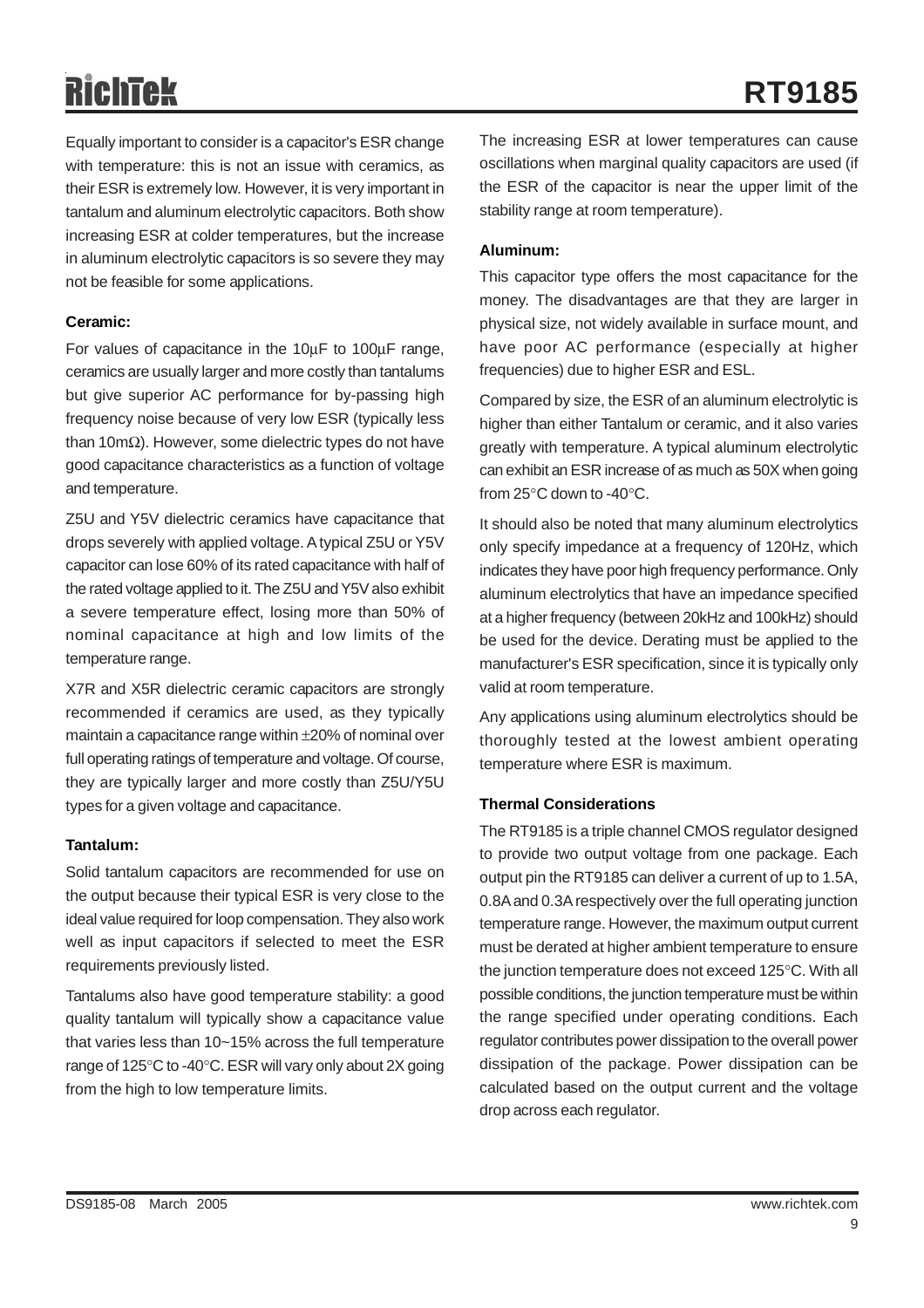#### **P<sub>D</sub>** = (V<sub>DD</sub> - V<sub>OUT1</sub>)  $I_{\text{OUT1}} + (V_{\text{DD}} - V_{\text{OUT2}}) I_{\text{OUT2}} + (V_{\text{DD}} - V_{\text{OUT2}}) I_{\text{OUT3}}$ **VOUT3) IOUT3 + VIN IGND**

Although the device is rated for 1.5A, 0.8A and 0.3A of output current, the application may limit the amount of output current based on the total power dissipation and the ambient temperature. The final operating junction temperature for any set of conditions can be estimated by the following thermal equation:

#### $P_D$  (MAX) =  $(T_J$  (MAX)  $-T_A$ ) /  $\theta_{JA}$

Where  $T_{J (MAX)}$  is the maximum junction temperature of the die (125 $^{\circ}$ C) and T<sub>A</sub> is the maximum ambient temperature.  $\theta_{JA}$  is the thermal resistance from the junction to the surrounding environment which is combined with  $\theta_{\text{JC}} + \theta_{\text{CA}}$ . Where  $\theta_{\text{JC}}$  is junction to case thermal resistance which for fused SOP-8 is 20°C/W, TO-252-5 is 10°C/W and TO-263-5 is 5.5 $\degree$ C/W,  $\theta_{CA}$  is case to ambient thermal resistance which depend on PCB board area and air flow.

#### **PCB Layout**

The RT9185 is a fixed output voltage regulator which the voltage are sensed at the output pin. A long PCB trace to load will cause a voltage drop between load and RT9185. Be careful with PCB layout which minimum the output trace length and maximum the trace width.



The GND pin of the RT9185 performs the dual function of providing an electrical connection to ground and channeling heat away. Connect the GND pin to ground using a large pad or ground plane.

Good board layout practices must be used or instability can be induced because of ground loops and voltage drops. The input and output capacitors *MUST* be directly connected to the input, output, and ground pins of the device using traces which have no other currents flowing through them. The best way to do this is to layout  $C_{\text{IN}}$  and  $C<sub>OUT</sub>$  near the device with short traces to the  $V<sub>DD</sub>$ ,  $V<sub>OUT</sub>$ , and ground pins.

The regulator ground pin should be connected to the external circuit ground so that the regulator and its capacitors have a "single point ground".

It should be noted that stability problems have been seen in applications where "vias" to an internal ground plane were used at the ground points of the device and the input and output capacitors. This was caused by varying ground potentials at these nodes resulting from current flowing through the ground plane. Using a single point ground technique for the regulator and it's capacitors fixed the problem. Since high current flows through the traces going into  $V_{IN}$  and coming from  $V_{OUT}$ , Kelvin connect the capacitor leads to these pins so there is no voltage drop in series with the input and output capacitors.

Optimum performance can only be achieved when the device is mounted on a PC board according to the diagram below: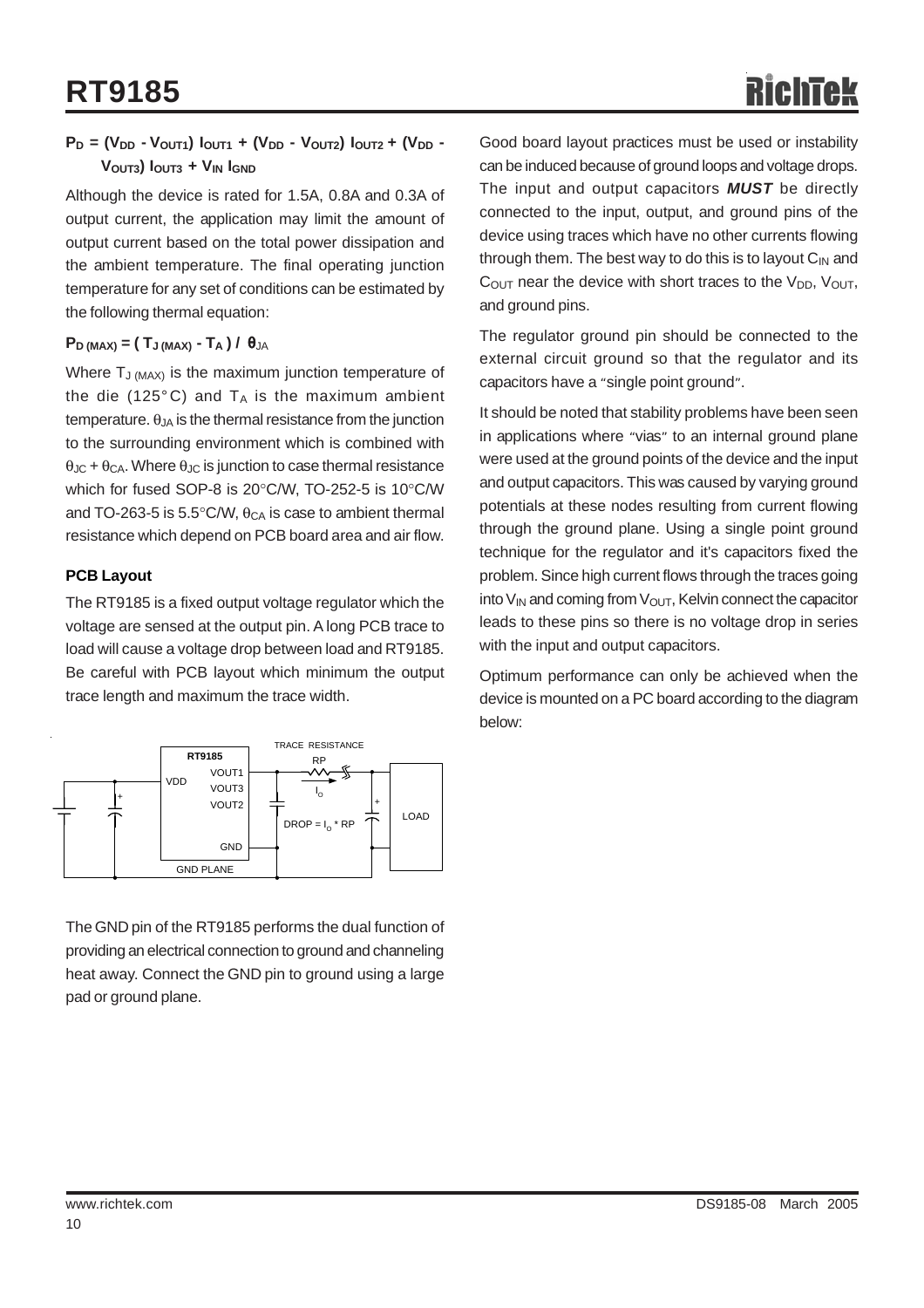# **RichTek**



SOP-8 Board Layout

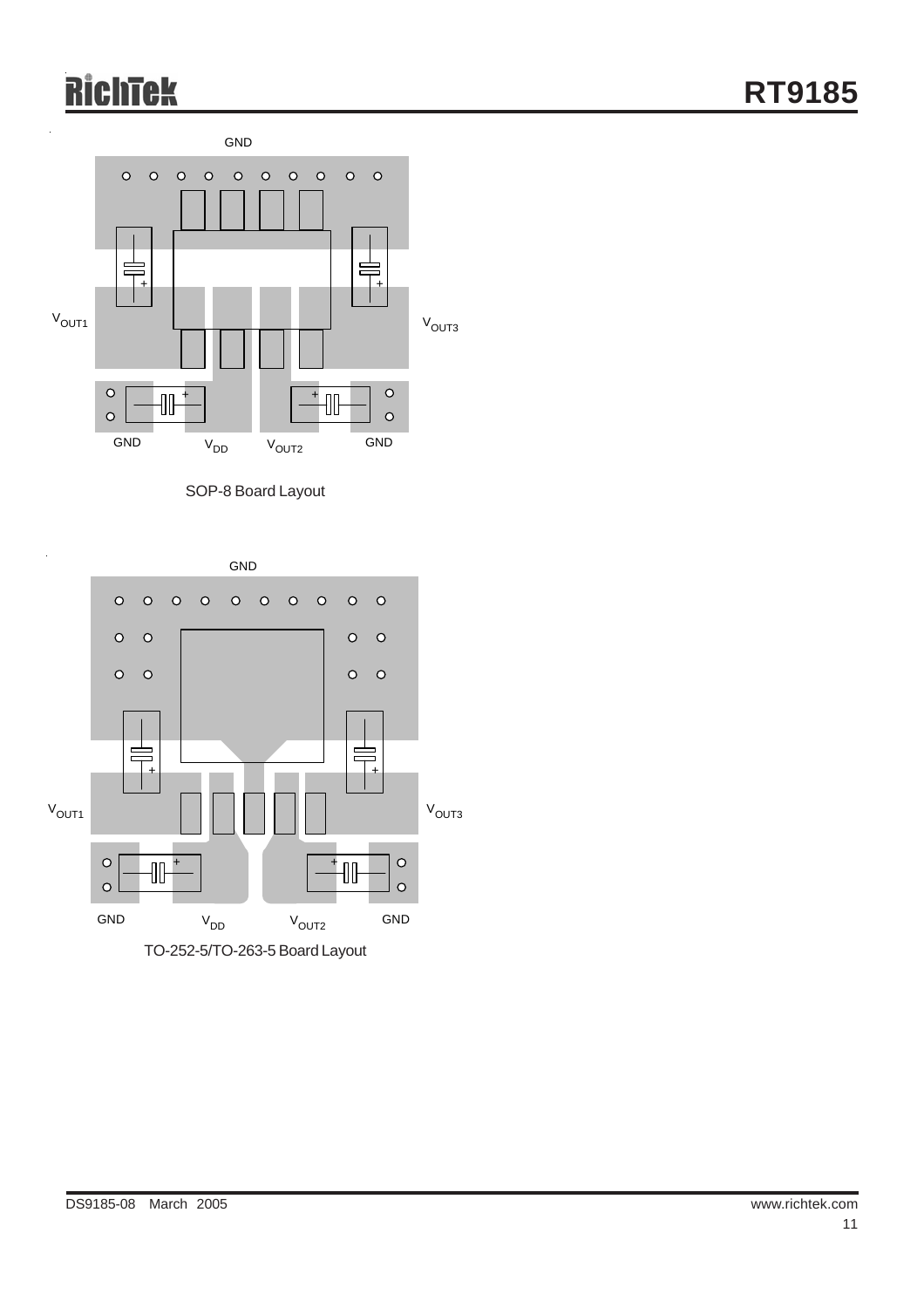l.

## **Outline Dimension**



| <b>Symbol</b> | <b>Dimensions In Millimeters</b> |            | <b>Dimensions In Inches</b> |            |  |
|---------------|----------------------------------|------------|-----------------------------|------------|--|
|               | Min                              | <b>Max</b> | Min                         | <b>Max</b> |  |
| A             | 4.801                            | 5.004      | 0.189                       | 0.197      |  |
| B             | 3.810                            | 3.988      | 0.150                       | 0.157      |  |
| C             | 1.346                            | 1.753      | 0.053                       | 0.069      |  |
| D             | 0.330                            | 0.508      | 0.013                       | 0.020      |  |
| F             | 1.194                            | 1.346      | 0.047                       | 0.053      |  |
| н             | 0.178                            | 0.254      | 0.007                       | 0.010      |  |
|               | 0.102                            | 0.254      | 0.004                       | 0.010      |  |
| J             | 5.791                            | 6.198      | 0.228                       | 0.244      |  |
| М             | 0.406                            | 1.270      | 0.016                       | 0.050      |  |

**8-Lead SOP Plastic Package**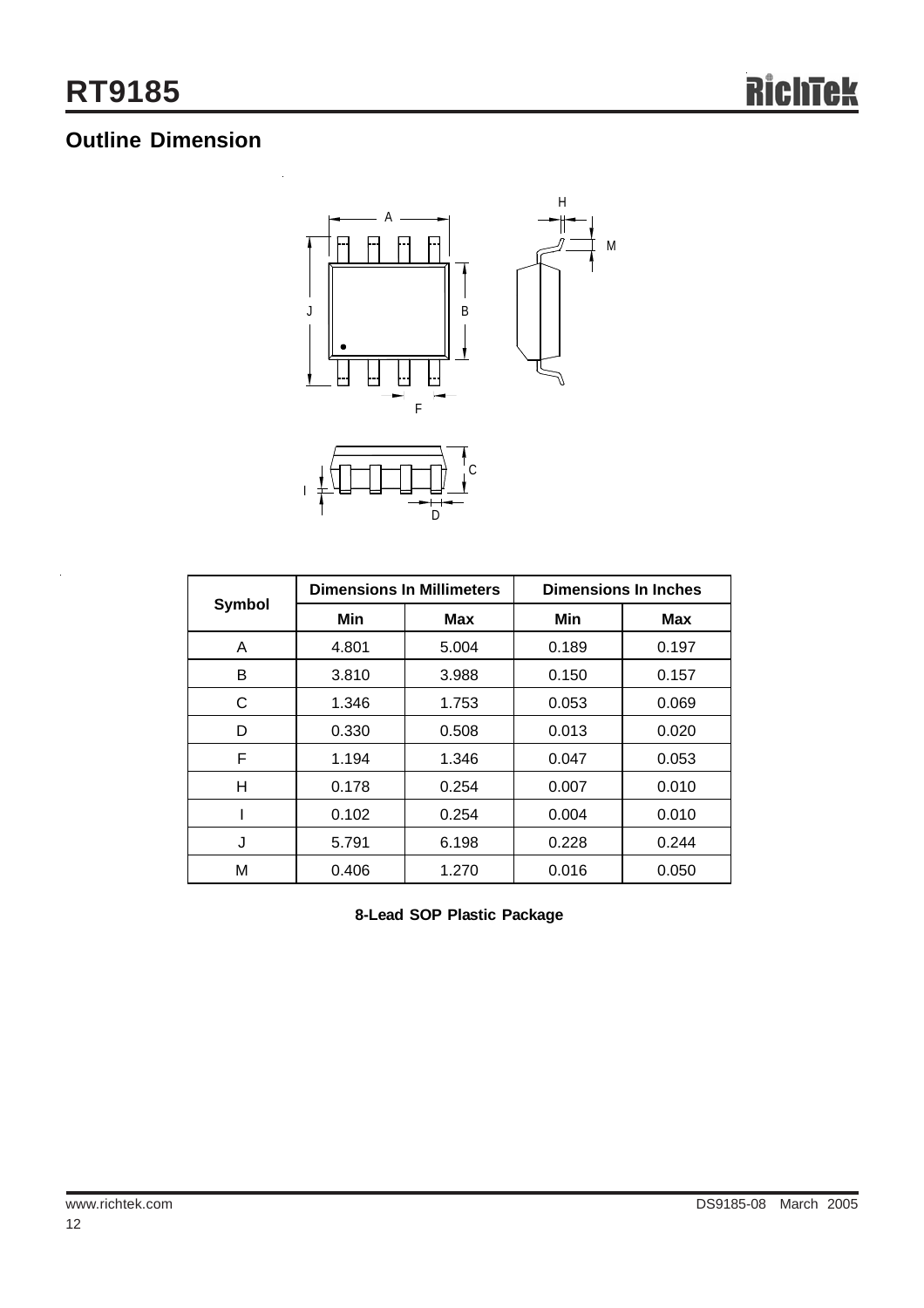

A

|                |       | <b>Dimensions In Millimeters</b> | <b>Dimensions In Inches</b> |            |  |
|----------------|-------|----------------------------------|-----------------------------|------------|--|
| Symbol         | Min   | <b>Max</b>                       | Min                         | Max        |  |
| A              | 2.184 | 2.388                            | 0.086                       | 0.094      |  |
| b              | 0.381 | 0.889                            | 0.015                       | 0.035      |  |
| b3             | 4.953 | 5.461                            | 0.195                       | 0.215      |  |
| C <sub>2</sub> | 0.457 | 0.889                            | 0.018                       | 0.035      |  |
| D              | 5.334 | 6.223                            | 0.210                       | 0.245      |  |
| E              | 6.350 | 6.731                            | 0.250                       | 0.265      |  |
| н              | 9.000 | 10.414                           | 0.354                       | 0.410      |  |
| L              | 0.508 | 1.780                            | 0.020                       | 0.070      |  |
| L2             |       | 0.508 Ref.                       | 0.020 Ref.                  |            |  |
| L <sub>3</sub> | 0.889 | 2.032                            | 0.035                       | 0.080      |  |
| P              |       | 1.270 Ref.                       |                             | 0.050 Ref. |  |
| V              |       | 5.200 Ref.                       |                             | 0.205 Ref. |  |
| R              | 0.200 | 1.500                            | 0.008                       | 0.059      |  |
| S              | 2.500 | 3.400                            | 0.098                       | 0.134      |  |
| т              | 0.500 | 0.850                            | 0.020                       | 0.033      |  |

**5-Lead TO-252 Surface Mount Package**